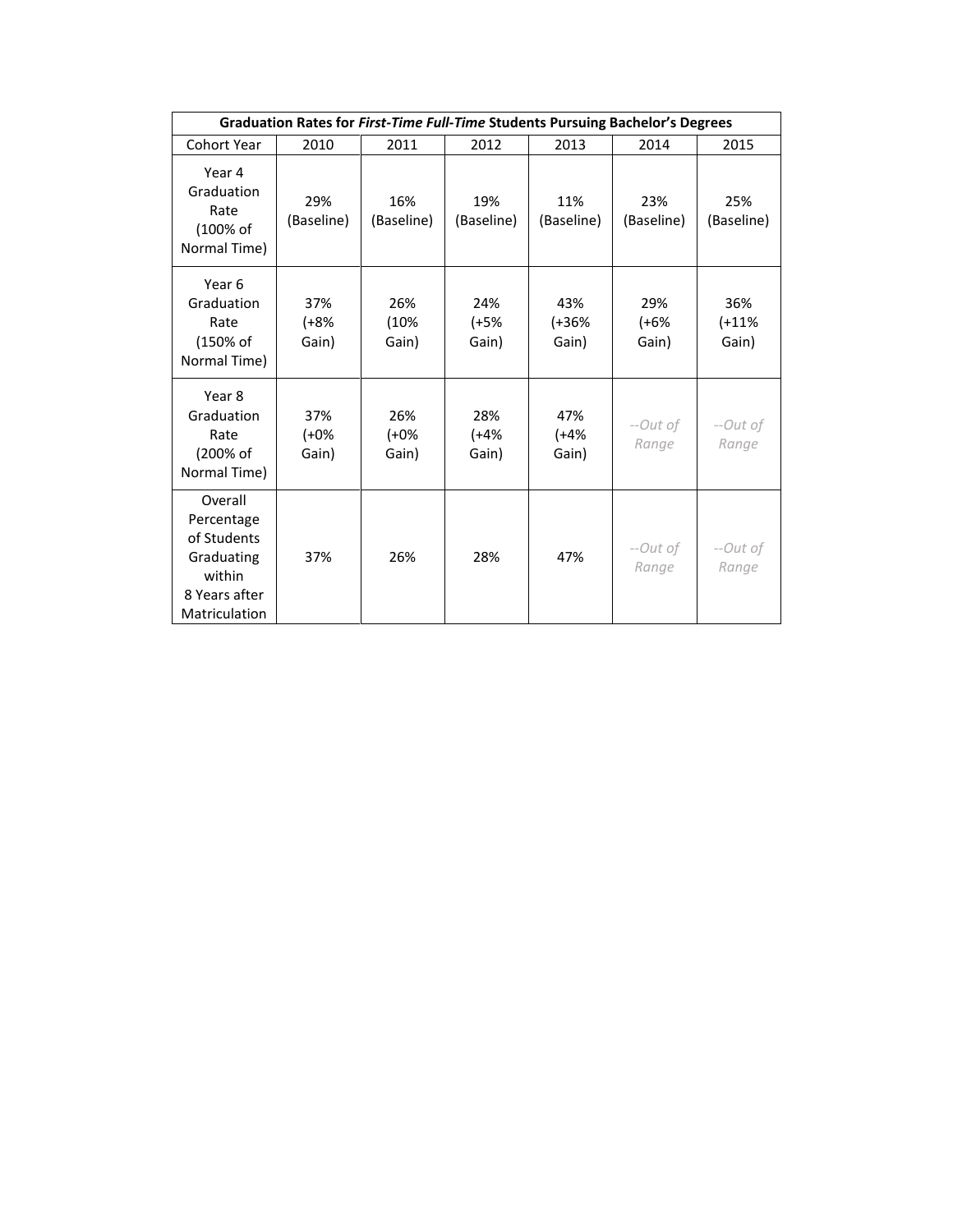| <b>Transfer Student Completion Rates</b> |                             |                       |                                     |  |  |  |
|------------------------------------------|-----------------------------|-----------------------|-------------------------------------|--|--|--|
| <b>Entering year</b>                     | # Entered with<br>60+ Hours | #<br><b>Graduated</b> | 3 year (6 semester)<br>graduation % |  |  |  |
| AY 2015-16<br>Transfer                   | 159                         | 98                    | 62%                                 |  |  |  |
| AY 2016-17<br>Transfer                   | 177                         | 120                   | 68%                                 |  |  |  |
| AY 2017-18<br>Transfer                   | 116                         | 72                    | 62%                                 |  |  |  |
| AY 2018-19<br>Transfer                   | 154                         | --Out of<br>Range     | --Out of Range                      |  |  |  |